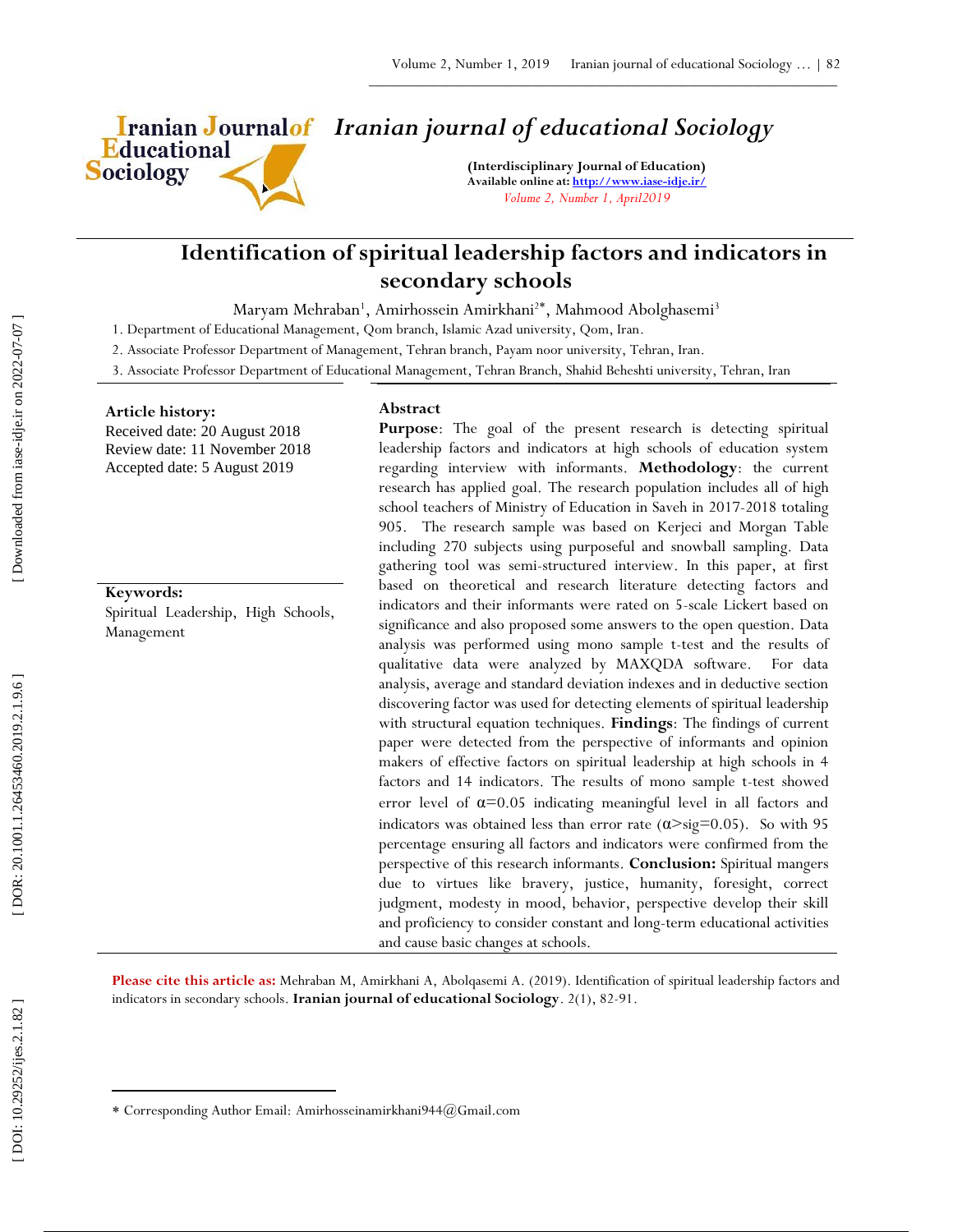#### **1. Introduction**

Nowadays the development of organizations depends on optimal usage of their human forces. Considering this huge resource in the realm of Human Resource Management and regarding personnel needs and problems in organizations are among the effective factors in success and advancement of each organization (Schimmel, 2009).

Virtue is defined as a personal character including cognitive, affective, volitional and behavioral features (Peterson, 2003). There is another perspective that virtue is psychological strength or volitional force. This force increases the person's ability in facing with challenges (Bomister & Exline, 2000). Spirituality is a newly emergent in organizations, as one of the positivist organizational research elements. Virtue means strength or excellence (Cameron et al, 2003). Spirituality in organization is related to people's behavior. In positive psychology, there is increasing literature about spirituality (Sligman and Kiznet Miali, 2000).

Virtues provide better workplace for employees and boost the relations between people. Respecting virtues is a basis of homogeneity of values and goals of employees (IP, 2002). Sprituality improves total organization performance (Rego et al, 2011: 524; Cameron, 2011).

Spiritual behaviors are along with desirable organizational consequences. For example, honesty, consideration, appreciation, hope, sympathy, affection and forgiveness among other virtues have more positive effects on organizational consequences. As an example they have positive effect on people's commitment, satisfaction, motivation, feelings, attempt, physical well -being and mental health (Anderson et al, 2007; Cameron and Casa 2004). Spiritualism can raise and develop education. When our managers have spiritual leadership, their spiritual, ethical and affective gaps of teachers are filled and self -organizing, self-growth, self-leading and self-management emerge in them and they will be transformed and would be different from the past. These leaders can run and guide the organization with their craft, tact and authority that its effect can be seen on educational progress of students and finally community (Sarlak, 2011).

On the other hand, one of the increasing factors in effectiveness and efficiency of educational organizations especially schools is that managers and teachers in addition to reciprocal interactions and focusing on ethical -humanistic virtues, concentrate on constant learning for upgrading skills and proficiencies. Wang (2011) and Yokel (2010) as virtual leaders can inspire the employees internally and improve their learning and so boost the effectiveness and performance of the employees. Koy insists that spiritual leaders not only improve organizational consequences, but also direct the employees to noble positions. In this respect, school teachers and principals can use spiritual leadership elements; improve organizational learning and organizational performance of the teachers. This successful process can improve these activities: innovation, gaining knowledge and new data about teaching methods, learning and using critical skills, trying to solve educational problems, improving teachers' proficiency in managing classes, making the students interested in learning, developing teacher's eagerness to educational affairs, growth of ideas and teaching skills, correct evaluation based on learning -teaching standards, transfer and distribution of new knowledge among co -workers, increasing eagerness to growth and job development among teachers and principals of schools.

Eskandari et al (2017) in a research titled the effect of spiritual leadership of school managers on improving organizational performance of teachers by intermediation of organizational learning concluded that teachers and principals of schools can improve performance function of organization of teachers using spiritual leadership dimensions and use organizational learning for facilitating this process. In other words, teachers and principals of schools by using organizational learning principles can develop reciprocal interactions, improve scientific cooperation and participation, consider creativity and innovation at schools, facilitate interacting with environmental knowledge, become flexible in educational activities , raise the valuable feeling at school, use group decision making, share educational liability, create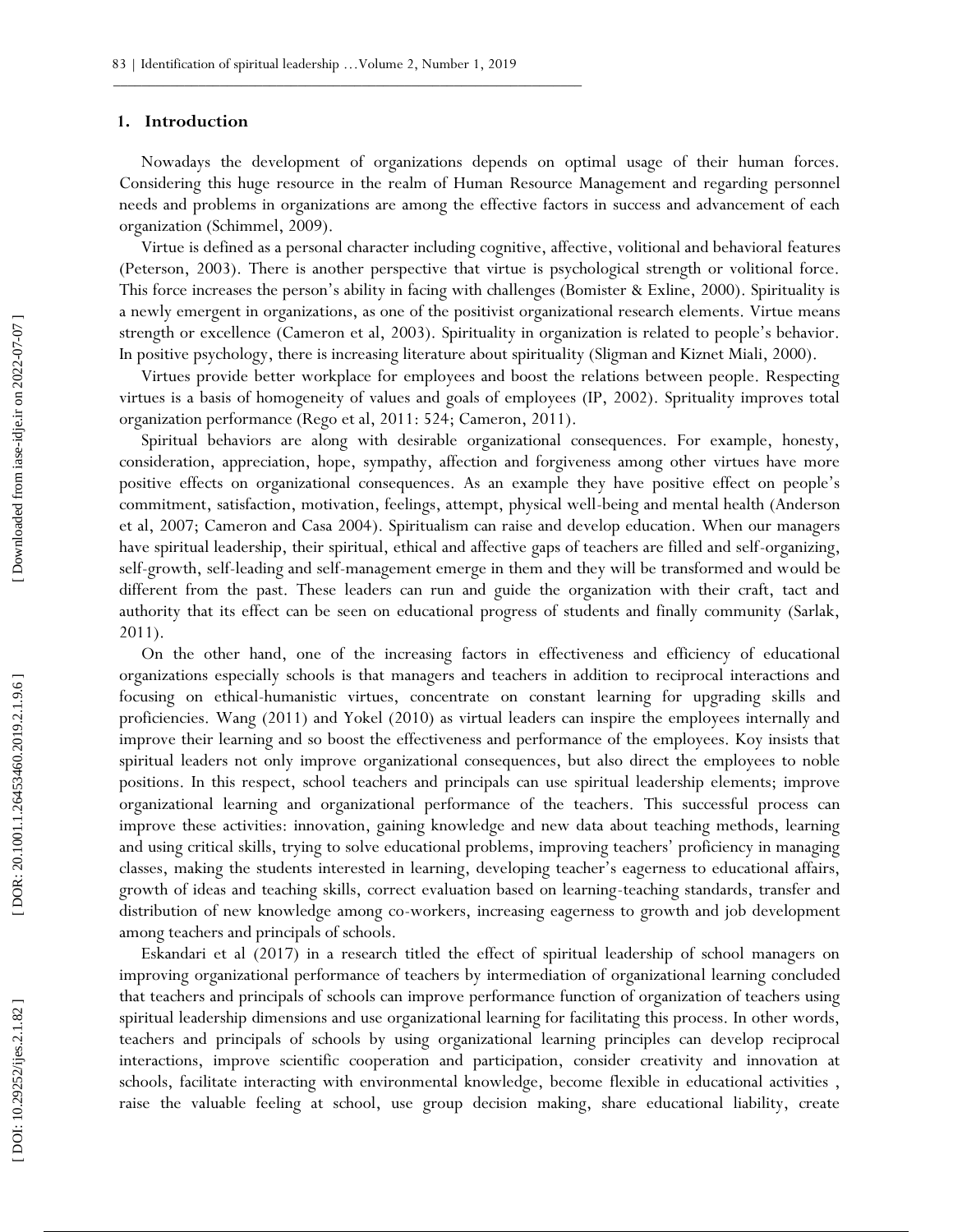atmosphere of support and trust -based contribution, learn and try new teaching methods, participate constantly in relearning courses, and prioritize the educational transformation at the top of their goals. Teachers and principals of schools by using these mechanisms can do educational tasks successfully and desirably and finally support development and realization of noble educational goals. Wang et al (2019) showed in a research that spiritual leadership has positive relation with employee function. Wang et al (2017) concluded that spiritual leadership is a unique approach for preserving organizational resources and reduces the error rate among staff.

Abubakar et al (2018) gained results about spiritual leadership and stated that spiritual leadership has direct effect on employee tasks and organizing them and is responsible for organizational commitment for the relation between spiritual leadership and employee performance. Kafash and Zameni (2018) obtained results about spiritual leadership and stated that about organizational nobility, spiritual leadership has the highest dimensions and in the society, function and labor process of employee indicate desirable results. The main problem of this paper is detecting main factors of spiritual leadership for developing and expanding it in high school organizations. Of course according to performed research so far in the realm of spiritual leadership, there is no research like this at high school. So the main problem in this paper is detecting factors and indicators of spiritual leadership at high schools.

## **2. Methodology**

As in this paper the semi structure interview was used, this paper has qualitative design with case study and descriptive -discovering approach. The research population of the research included informant and opinion makers in the realm of management and leadership especially spiritual leadership and all principals of schools of Saveh in 2017 -2018. The sampling methods in this paper were purposeful and snowball. In this research 8 experts and faculty member and 12 principals of schools in Saveh were interviewed. In this step, the opinion of informants and principals about detected factors was examined based on 5 -scale Lickert. For questionnaire validity the factor analysis was used. For detecting validity of questionnaire, the factor analysis method was used. The results of exploratory factor analysis by main element analysis on subjects indicated that the rate of Kaiser -Meyer Test (Sampling quality indicator) was 0.815, the rate of Bartkett Test was 14175/094 with degree of freedom 2278 and meaningful level of 0/000. The reliability of research questionnaire was detected by using Cronbach's alpha coefficient. The rate of obtained alpha coefficient for all variables and also total questionnaire was estimated higher than 0/70.

| <b>Table1.</b> table of factors and indicators in spiritual leadership |                    |                                               |                               |  |  |  |
|------------------------------------------------------------------------|--------------------|-----------------------------------------------|-------------------------------|--|--|--|
| Element                                                                | <b>Factors</b>     | Indicator                                     | Resource                      |  |  |  |
|                                                                        |                    | Harmony                                       | Tyach & Hansot (1982), Li     |  |  |  |
|                                                                        | Managerial factors | Organizing                                    | (2009), Wang & Hacket         |  |  |  |
|                                                                        |                    | Leadership                                    | (2016)                        |  |  |  |
|                                                                        | Behavioral factors | Human relation of management and employees    | Pearce et al (2014), Palanski |  |  |  |
|                                                                        |                    | Commitment to organization, controlling human | et al (2015), Flynn (2008)    |  |  |  |
|                                                                        |                    | resources and management                      |                               |  |  |  |
| spiritual leadership                                                   |                    | Applying                                      |                               |  |  |  |
|                                                                        |                    | Controlling                                   | Cameron (2011), Manz          |  |  |  |
|                                                                        | structural factors | Equipping                                     | (2008)                        |  |  |  |
|                                                                        |                    | Commanding process                            |                               |  |  |  |
|                                                                        |                    | Planning                                      |                               |  |  |  |
|                                                                        |                    | Organizational atmosphere                     | Manz (2008), Caldwell et al   |  |  |  |
|                                                                        | Contextual factors | Environment and relations in organization     | (2015)                        |  |  |  |
|                                                                        |                    | organizational culture                        |                               |  |  |  |
|                                                                        |                    |                                               |                               |  |  |  |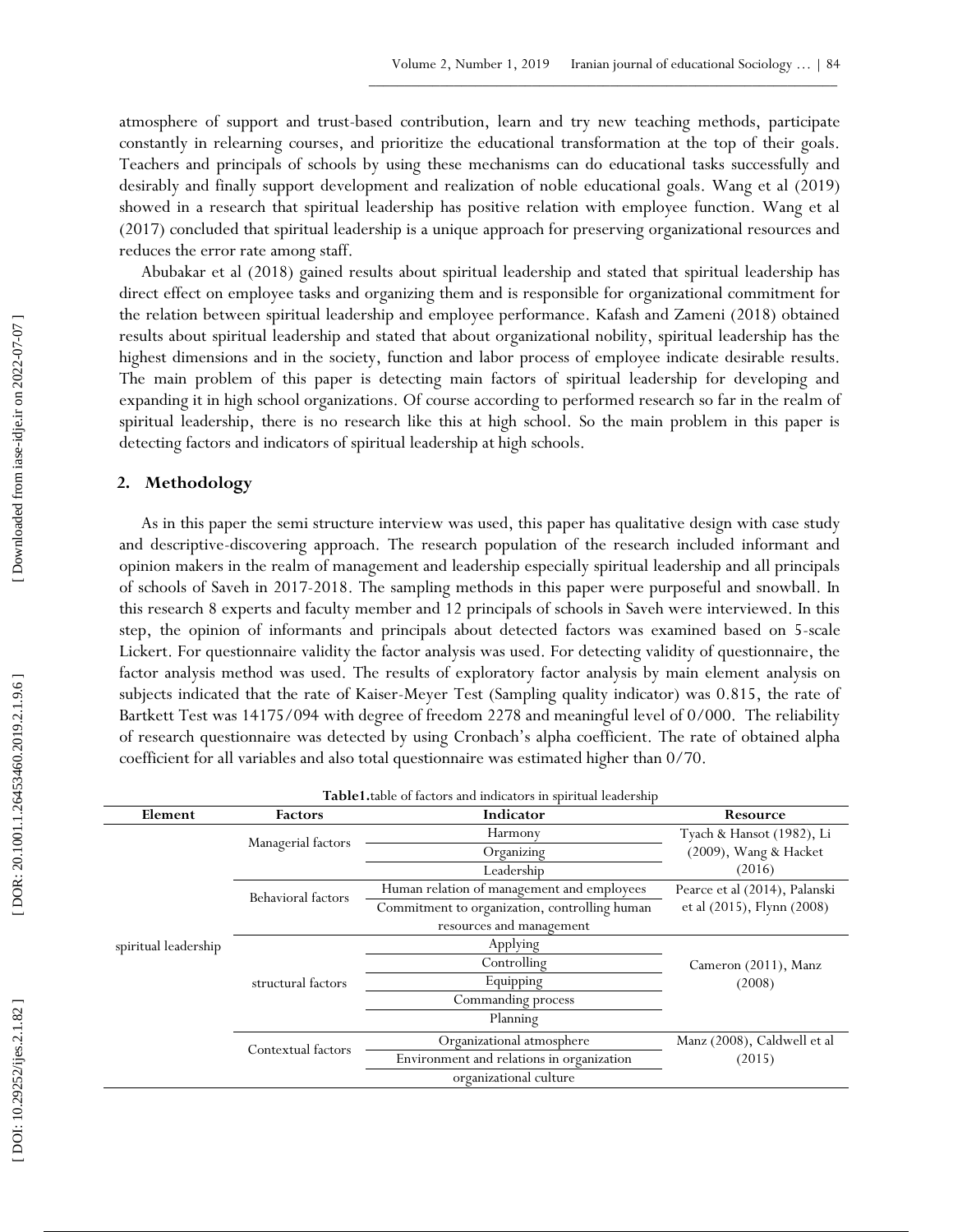For data analysis, average and standard deviation indicators and for deduction exploratory factor analysis was used to detect spiritual leadership elements applying structural equation technique.

# **3. Findings**

For examining factors and indicators of spiritual leadership at high schools, ides of informants and school principals about detected factors based on 5 -scale Lickert were examined. The answers of informants and school principals to detected factors were tested by mono sample t -test.

| perspective |                       |                                                    |    |      |      |       |        |
|-------------|-----------------------|----------------------------------------------------|----|------|------|-------|--------|
| Element     | <b>Factors</b>        | Indicator                                          | No | Ave  | SD   | t     | sig    |
|             |                       | Harmony                                            | 20 | 36/4 | 31/0 | 25/19 | 0001/0 |
|             | Managerial            | Organizing                                         | 20 | 28/4 | 31/0 | 49/18 | 0001/0 |
|             | factors               | Leadership                                         | 20 | 11/4 | 24/0 | 69/20 | 0001/0 |
|             |                       | Human relation of management<br>and employees      | 20 | 44/3 | 14/0 | 65/13 | 0001/0 |
|             | Behavioral factors    | Commitment<br>organization,<br>to<br>controlling   | 20 | 45/3 | 19/0 | 60/10 | 0001/0 |
| spiritual   |                       | human<br>and<br>resources<br>management            | 20 | 44/3 | 16/0 | 39/12 | 0001/0 |
| leadership  |                       | Applying                                           | 20 | 49/3 | 30/0 | 12/7  | 0001/0 |
|             |                       | Controlling                                        | 20 | 42/3 | 23/0 | 05/8  | 0001/0 |
|             | structural factors    | Equipping                                          | 20 | 43/3 | 17/0 | 05/11 | 0001/0 |
|             |                       | Commanding process                                 | 20 | 48/3 | 58/0 | 68/3  | 0001/0 |
|             |                       | Planning                                           | 20 | 49/3 | 51/0 | 32/4  | 0001/0 |
|             |                       | Organizational atmosphere                          | 20 | 44/3 | 28/0 | 86/6  | 0001/0 |
|             | Contextual<br>factors | and relations<br>Environment<br>in<br>organization | 20 | 54/3 | 39/0 | 16/6  | 0001/0 |
|             |                       | organizational culture                             | 20 | 88/3 | 59/0 | 63/6  | 0001/0 |

Table2. the results of mono sample t-test about factors and indicators of spiritual leadership from the informants'

The results of mono sample t-test in error rate of  $\alpha = 0.05$  indicate that meaningful level in all factors and indexes has been obtained from less error rate  $(\alpha > sig=0.05)$ .

In other words, the obtained t value in all factors and indicators is more than critical value of table (1/96) so all factors and indexes have been obtained with 95 percent accuracy from the perspective of informants.

Descriptive indexes of dimensions and extracted elements including average and standard deviation have been presented in table 3.

**Table 3**  $\therefore$   $\frac{1}{2}$   $\therefore$   $\frac{1}{2}$   $\frac{1}{2}$   $\frac{1}{2}$   $\frac{1}{2}$   $\frac{1}{2}$   $\frac{1}{2}$   $\frac{1}{2}$   $\frac{1}{2}$   $\frac{1}{2}$   $\frac{1}{2}$   $\frac{1}{2}$   $\frac{1}{2}$   $\frac{1}{2}$   $\frac{1}{2}$   $\frac{1}{2}$   $\frac{1}{2}$   $\frac{1}{2}$   $\frac{1}{2}$   $\frac{1}{2}$   $\frac{1}{2}$ 

| <b>Table3.</b> Descriptive indexes of effective factors on spiritual leadership ( $n=270$ ) |      |      |      |      |           |          |
|---------------------------------------------------------------------------------------------|------|------|------|------|-----------|----------|
| <b>Factors</b>                                                                              | Min  | Max  | Ave  | SD.  | Skewing   | stretch  |
| Harmony                                                                                     | 1.00 | 5.00 | 2.82 | 0.53 | $-0.013$  | 0.021    |
| Organizing                                                                                  | 1.00 | 5.00 | 3.02 | 0.57 | $-0.017$  | 0.048    |
| Leadership                                                                                  | 1.00 | 5.00 | 3.13 | 0.63 | $-0.009-$ | $-0.126$ |
| Management factor                                                                           | 1.00 | 5.00 | 2.99 | 0.47 | 0.284     | 0.165    |
| Human relation of<br>management and<br>employees                                            | 1.00 | 5.00 | 3.28 | 0.73 | $-0.066$  | $-0.201$ |
| Commitment to<br>organization,<br>controlling                                               | 1.00 | 5.00 | 3.61 | 0.77 | $-0.098$  | $-0.346$ |
| human resources and<br>management                                                           | 1.00 | 5.00 | 3.67 | 0.68 | $-0.053-$ | $-0.288$ |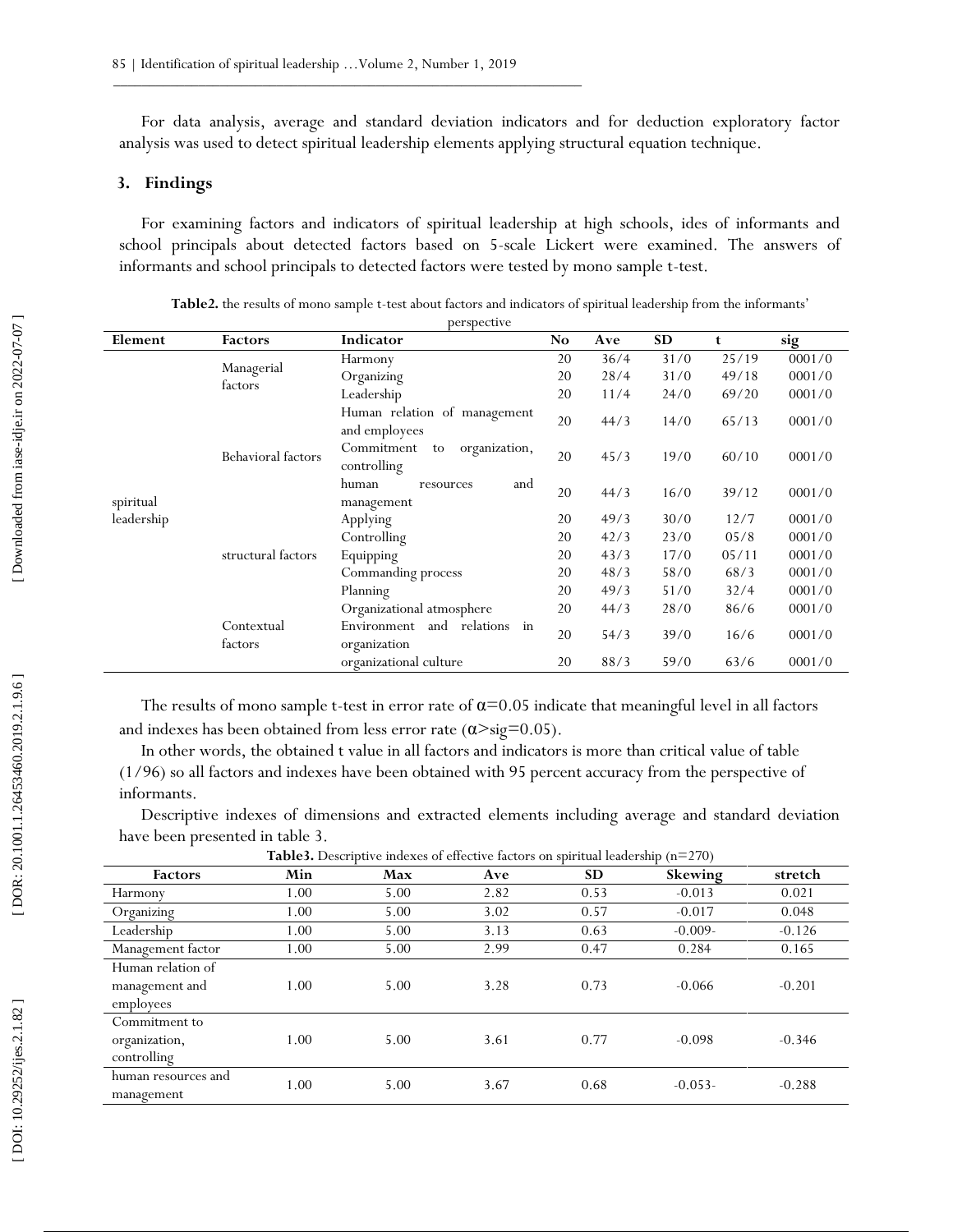| Behavioral factor            | 1.00 | 5.00 | 3.52 | 0.67 | 0.067     | 0.025     |
|------------------------------|------|------|------|------|-----------|-----------|
| Applying                     | 1.00 | 5.00 | 3.65 | 0.75 | $-0.071$  | $-0.299-$ |
| Controlling                  | 1.00 | 5.00 | 3.29 | 0.77 | $-0.039$  | $-0.043$  |
| Equipping                    | 1.00 | 5.00 | 3.26 | 0.76 | $-0.011$  | $-0.229$  |
| Commanding process           | 1.00 | 5.00 | 3.37 | 0.68 | 0.232     | $-0.194$  |
| Planning                     | 1.00 | 5.00 | 3.25 | 0.71 | $-0.034$  | $-0.109$  |
| Structural factor            | 1.00 | 5.00 | 3.37 | 0.65 | 0.242     | 0.557     |
| Organizational<br>atmosphere | 1.00 | 5.00 | 3.17 | 0.74 | $-0.057$  | $-0.178$  |
| Environment and              |      |      |      |      |           |           |
| relations in                 | 1.00 | 5.00 | 3.27 | 0.77 | $0.069 -$ | $-0.113$  |
| organization                 |      |      |      |      |           |           |
| organizational culture       | 1.00 | 5.00 | 3.33 | 0.75 | $-0.017$  | $-0.191$  |
| contextual factor            | 1.00 | 5.00 | 3.25 | 0.68 | 0.183     | 0.282     |

| 3.33<br>3.25<br>Table4. factors and indicators of spiritual leadership<br>Indicators<br>Items 12-18<br>Items 31-36<br>Items 1-6<br>Items 25 and 27-30<br>Items 54-60<br>Items 61-64<br>Items $8-11$<br>Items 19-23<br>Items37-40<br>Items 42-45<br>Items 46-50<br>Items $7-12$<br>Items 65-68<br>Items69-72<br>According to the results of exploratory factor analysis on questionnaire, we can consider factors and | 0.75<br>0.68 | $-0.017$<br>0.183<br>The results of table 3 indicate that in all factors and micro variables, data follow the rule of normality.<br>KMO measurements and Bartlett test results was 0/821 approximately 1. Also meaningful level of Bartlett<br>test was zero less than 0/05 and indicates that it is statistically meaningful. So, on the basis of both criteria<br>we can conclude that factor analysis test based on correlational matrix in studied group was justifiable. | $-0.191$<br>0.282 |
|----------------------------------------------------------------------------------------------------------------------------------------------------------------------------------------------------------------------------------------------------------------------------------------------------------------------------------------------------------------------------------------------------------------------|--------------|-------------------------------------------------------------------------------------------------------------------------------------------------------------------------------------------------------------------------------------------------------------------------------------------------------------------------------------------------------------------------------------------------------------------------------------------------------------------------------|-------------------|
|                                                                                                                                                                                                                                                                                                                                                                                                                      |              |                                                                                                                                                                                                                                                                                                                                                                                                                                                                               |                   |
|                                                                                                                                                                                                                                                                                                                                                                                                                      |              |                                                                                                                                                                                                                                                                                                                                                                                                                                                                               |                   |
|                                                                                                                                                                                                                                                                                                                                                                                                                      |              |                                                                                                                                                                                                                                                                                                                                                                                                                                                                               |                   |
|                                                                                                                                                                                                                                                                                                                                                                                                                      |              |                                                                                                                                                                                                                                                                                                                                                                                                                                                                               |                   |
|                                                                                                                                                                                                                                                                                                                                                                                                                      |              |                                                                                                                                                                                                                                                                                                                                                                                                                                                                               |                   |
|                                                                                                                                                                                                                                                                                                                                                                                                                      |              |                                                                                                                                                                                                                                                                                                                                                                                                                                                                               |                   |
|                                                                                                                                                                                                                                                                                                                                                                                                                      |              |                                                                                                                                                                                                                                                                                                                                                                                                                                                                               |                   |
|                                                                                                                                                                                                                                                                                                                                                                                                                      |              |                                                                                                                                                                                                                                                                                                                                                                                                                                                                               |                   |
|                                                                                                                                                                                                                                                                                                                                                                                                                      |              |                                                                                                                                                                                                                                                                                                                                                                                                                                                                               |                   |
|                                                                                                                                                                                                                                                                                                                                                                                                                      |              |                                                                                                                                                                                                                                                                                                                                                                                                                                                                               |                   |
|                                                                                                                                                                                                                                                                                                                                                                                                                      |              |                                                                                                                                                                                                                                                                                                                                                                                                                                                                               |                   |
|                                                                                                                                                                                                                                                                                                                                                                                                                      |              |                                                                                                                                                                                                                                                                                                                                                                                                                                                                               |                   |
|                                                                                                                                                                                                                                                                                                                                                                                                                      |              |                                                                                                                                                                                                                                                                                                                                                                                                                                                                               |                   |
|                                                                                                                                                                                                                                                                                                                                                                                                                      |              |                                                                                                                                                                                                                                                                                                                                                                                                                                                                               |                   |
|                                                                                                                                                                                                                                                                                                                                                                                                                      |              |                                                                                                                                                                                                                                                                                                                                                                                                                                                                               |                   |
|                                                                                                                                                                                                                                                                                                                                                                                                                      |              |                                                                                                                                                                                                                                                                                                                                                                                                                                                                               |                   |
|                                                                                                                                                                                                                                                                                                                                                                                                                      |              |                                                                                                                                                                                                                                                                                                                                                                                                                                                                               |                   |
|                                                                                                                                                                                                                                                                                                                                                                                                                      |              |                                                                                                                                                                                                                                                                                                                                                                                                                                                                               |                   |
|                                                                                                                                                                                                                                                                                                                                                                                                                      |              |                                                                                                                                                                                                                                                                                                                                                                                                                                                                               |                   |
|                                                                                                                                                                                                                                                                                                                                                                                                                      |              |                                                                                                                                                                                                                                                                                                                                                                                                                                                                               |                   |
|                                                                                                                                                                                                                                                                                                                                                                                                                      |              |                                                                                                                                                                                                                                                                                                                                                                                                                                                                               |                   |
|                                                                                                                                                                                                                                                                                                                                                                                                                      |              |                                                                                                                                                                                                                                                                                                                                                                                                                                                                               |                   |
|                                                                                                                                                                                                                                                                                                                                                                                                                      |              |                                                                                                                                                                                                                                                                                                                                                                                                                                                                               |                   |
|                                                                                                                                                                                                                                                                                                                                                                                                                      |              |                                                                                                                                                                                                                                                                                                                                                                                                                                                                               |                   |
|                                                                                                                                                                                                                                                                                                                                                                                                                      |              |                                                                                                                                                                                                                                                                                                                                                                                                                                                                               |                   |
|                                                                                                                                                                                                                                                                                                                                                                                                                      |              |                                                                                                                                                                                                                                                                                                                                                                                                                                                                               |                   |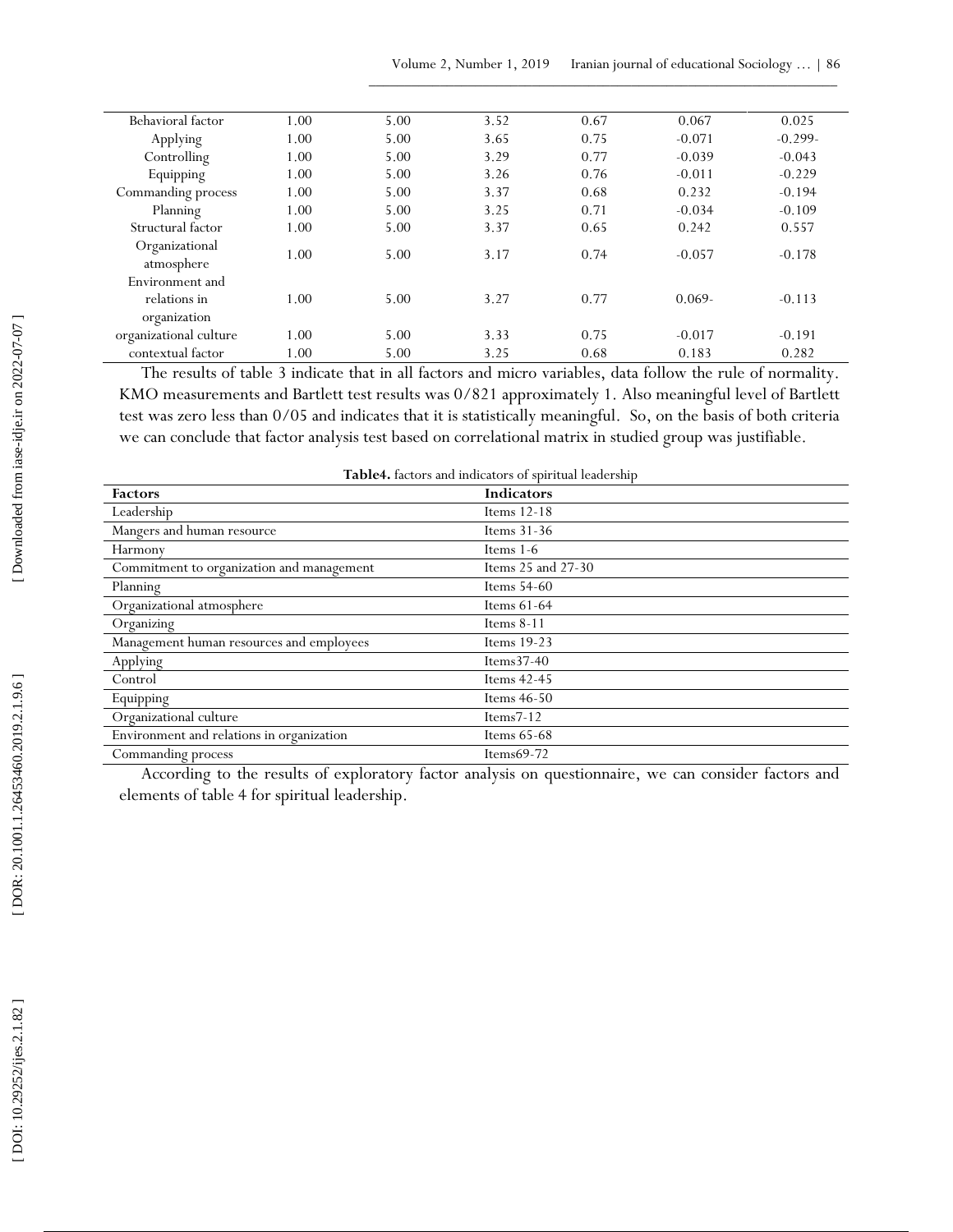

As it is clear in figure 1, "management factor" with factor rate of 0/87 has the most shares and "contextual factor" with factor rate of 0/58 has the least shares in measuring spiritual management. Among the "management factor" elements, the most factor rate is related to "leadership" (0.74) and the least factor rate is related to "organizing" (0/60). Among the "contextual factor" elements, the most factor rate is related to "Environment and relations in organization" (0.62) and the least factor rate is related to "organization atmosphere" (0/56).



**Figure2.** General model of spiritual leadership in meaningful coefficient

The model in meaningful mode of figure (2) indicates that calculated amounts of t for each factor loads are higher than 1/96. So all factor loads are in ensuring level of 95 percent. Therefore, as all the coefficients are meaningful, individual presented dimensions are considered dimensions and elements of spiritual leadership.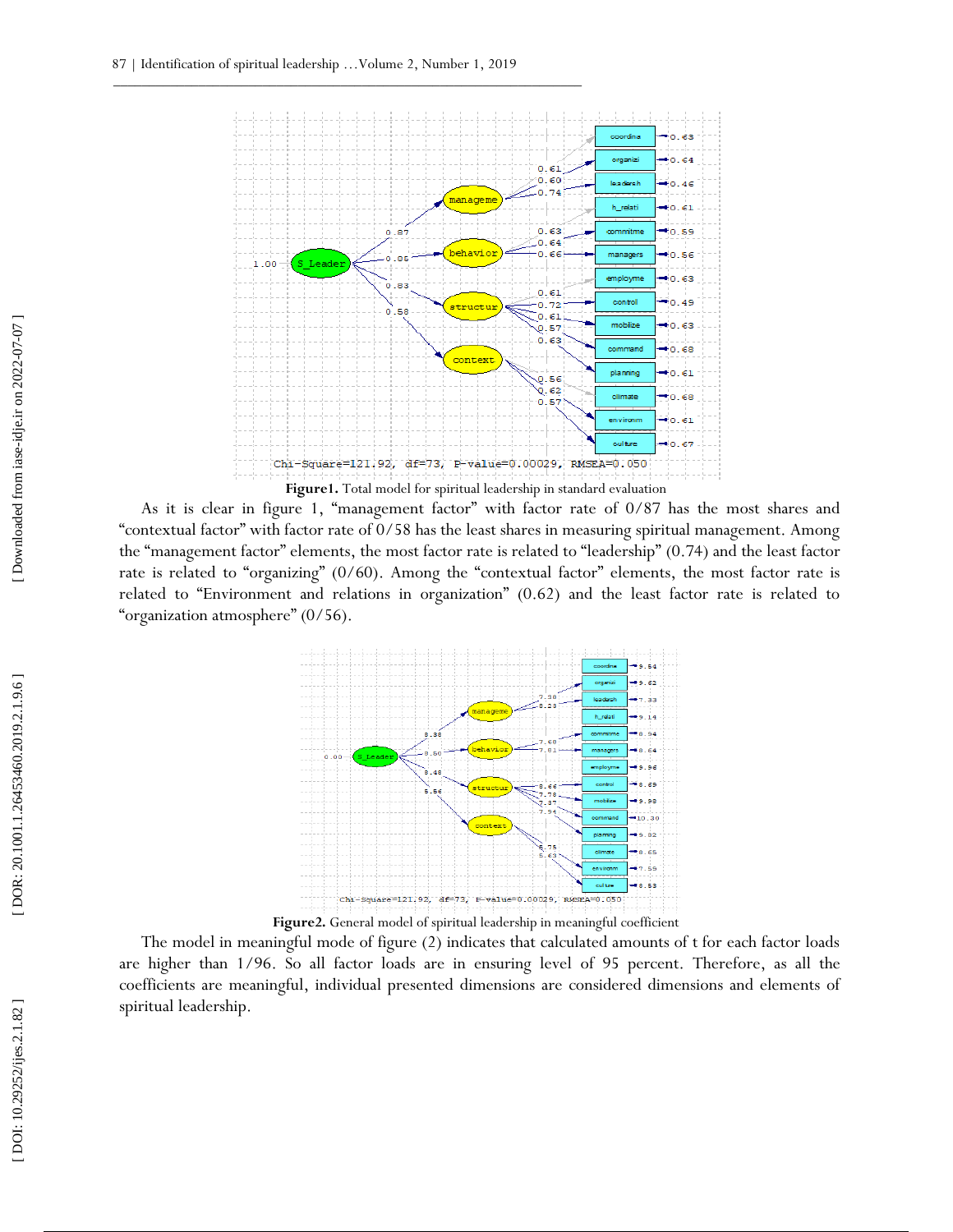| Table5. Fit indexes of whole model |                    |                  |  |  |
|------------------------------------|--------------------|------------------|--|--|
| Index name                         | <b>Estimations</b> | Limited amount   |  |  |
|                                    | $73/128 = \chi^2$  |                  |  |  |
| k-square $\chi^2$                  | $73 = df$          | P > 0/05         |  |  |
|                                    | $000/0=$ P         |                  |  |  |
| K-square on freedom rate           | 76/1               | 5less than       |  |  |
| <b>RMSEA</b>                       | 050/0              | $0/08$ less than |  |  |
| GFI                                | 94/0               | 0/9 Higher than  |  |  |
| <b>AGFI</b>                        | 91/0               | 0/9 Higher than  |  |  |
| <b>NFI</b>                         | 94/0               | 0/9 Higher than  |  |  |
| <b>NNFI</b>                        | 97/0               | 0/9 Higher than  |  |  |
| <b>SRMR</b>                        | 048/0              | $0/05$ less than |  |  |
| <b>CFI</b>                         | 97/0               | 0/9 Higher than  |  |  |

SRMR for this model was estimated at 0/048 that values less than 0/05 indicate rather appropriate covariance. Other indexes should be higher than 0/9 that in research model this condition has been met. Totally we can say that the proposed model is suitable and empirical data are fit with it.

### **4. Discussion**

Regarding research findings about effective factors on spiritual leadership at high schools from perspective of informants and experts, 4 factors and 14 indexes were detected. These factors and indexes are: 1. Management factor with indexes of harmony, organizing and leadership, 2. Structural factor with human relation indexes in management and personnel, organization commitment, management, managers and human force, 3. behavioral with indexes of applying, control, equipping, command process and planning and 4 - Contextual factor (environmental) with organizational atmosphere, environment and relations in organization and organizational culture. The results and findings of this paper are compatible with findings of other researchers. For example, Margaret (2003) indicated that the last trend in leadership is focusing on spiritual leadership. Cameron and Casa (2002) believe that spiritual leaders can improve the organization. Cowell, Hassan and Smith (2015) defined spiritual leadership as following: a pattern of ethical association that produces long -term assets for optimization of people, organizations and society. These experts focus that spiritual leaders have unusual level in employee commitment, customers, shareholders and generally society. Basically the concept of spiritual leadership includes three elements: leader virtues, virtual traits of leader and contexts (determinant special conditions of spiritual behaviors of leader). In addition, spiritual leadership includes two basic processes: 1. Cognitive process that considers followers of a leader based on their functions as spiritual individuals 2. Pattering process that followers change their behaviors to emulate the leader (Wang, 2011). Experts argue that organizational leadership, especially spiritual leaders can improve organizational learning in organizations and facilitate the process of innovation, division, development, applying and distributing new information and knowledge (Pearce, Kessigzen Mihali 2014, Dishina et al 2013, Zagorch et al 2009).

Wang (2011) and Yokel (2010) argued that organizational leaders can present internal and external bonuses and encourage followers' learning. Of course the effect of internal and external bonuses on encourage followers' learning can be considerable. Wang and Hacket (2015) in their research indicated that spiritual leadership by affecting leader and internal functions can have positive role about followers. Pearce, Kessigzen Mihali (2014) noted in a paper that spiritual leadership has positive effect on organizational learning. Findings of Bello (2012) indicated that ethical leaders can improve their professional function. Samp (2012) in his doctoral thesis found that predictions of organizational learning include leadership, empowerment and organizational culture and its most significant consequence is organizational function. Wang (2011) indicted in his doctoral thesis that spiritual leadership with variables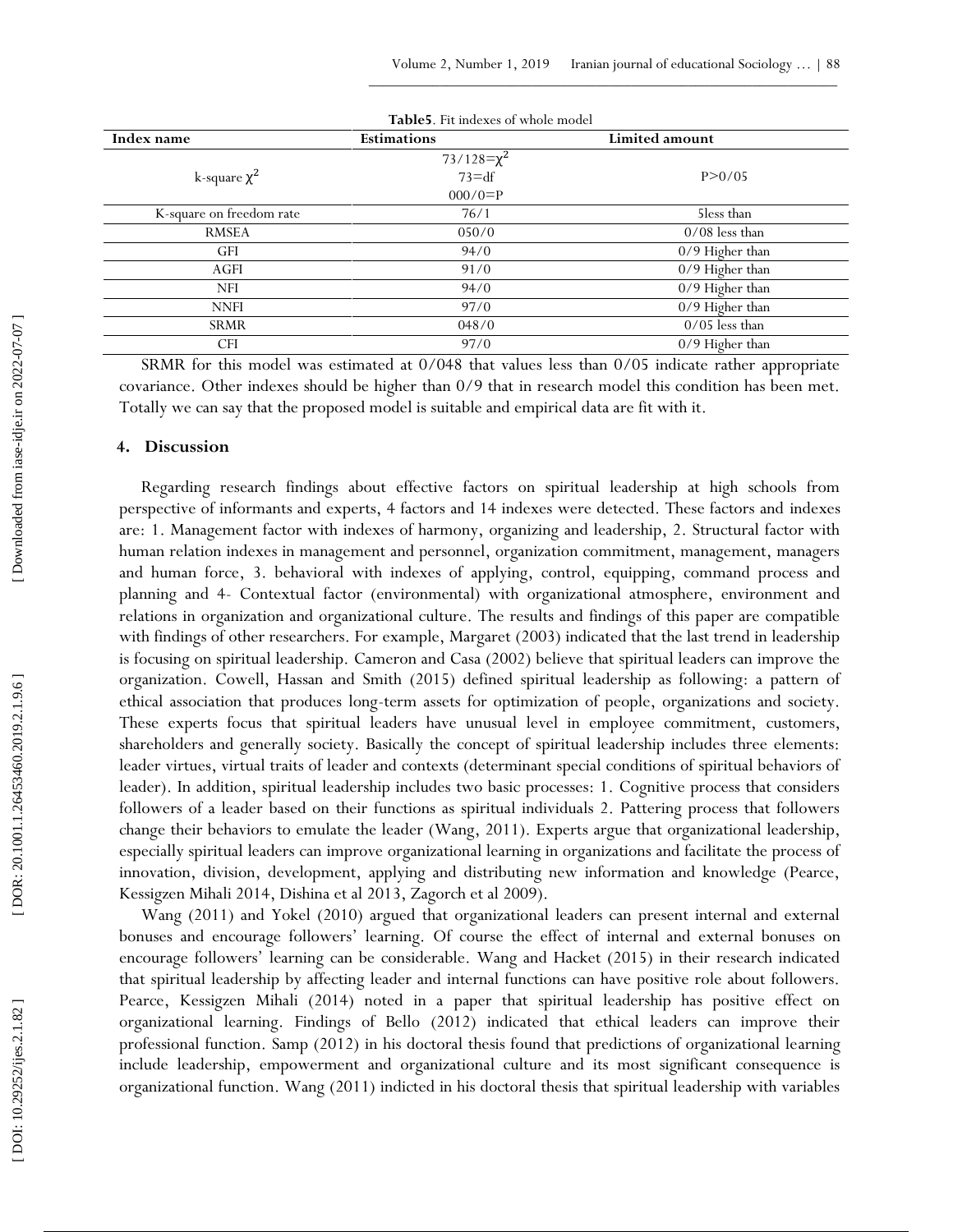like leader, and ethical follower, leader's satisfaction and follower, intraoral and extra role performances have positive and meaningful relationships.

Zagorch et al (2009) found that leadership has positive effects on organizational learning and modification of culture. Wang and Hacket (2015) and Wang (2011) argue that spiritual leaders are effective and can raise the intrarole and extra role performances of followers. Dishina et al (2013) argue that leaders focus on organizational learning and can positive, efficient and satisfactory effect like double effect. Samp (2012) argues that the most important prediction of organizational learning is leadership and the most significant performance is spiritual leadership. Siyola (2004) argues that spiritual individuals can perform their job tasks optimally as they are highly competent. The theory of spiritual leadership has been proposed in recent years as one of the new patterns of leadership and organizational behavior. This pattern focuses on virtues, graces, ethical values, good manners and honorable acts of leaders and managers. According to spiritual leadership, school leaders and managers should develop traits like bravery, justice, humanity, foresight, correct judgment, moderate manner, prospects, skill and competencies so that they can: innovate facing environmental risks, respect personal ideas of teachers, consider constant and long term educational activities, resolve the tensions between teachers, try to optimize educational activities, provide educational resources for teachers and students, assess correctly the urgent needs of schools, have just judgments, appreciate worries of teachers and students, appreciate slight success of teachers, consider personal interests of teachers and prioritize honesty at their manners. Among the limitations of the current research we can point to lack of available scientific resources, lack of access to scientific resources, very limited resources of spiritual leadership, limited access to experts in spiritual leadership for participation in qualitative part. Finally it is suggested that the effect of different factors of spiritual leadership on variables like the performance of educational motivation, creativity and … of students should be examined.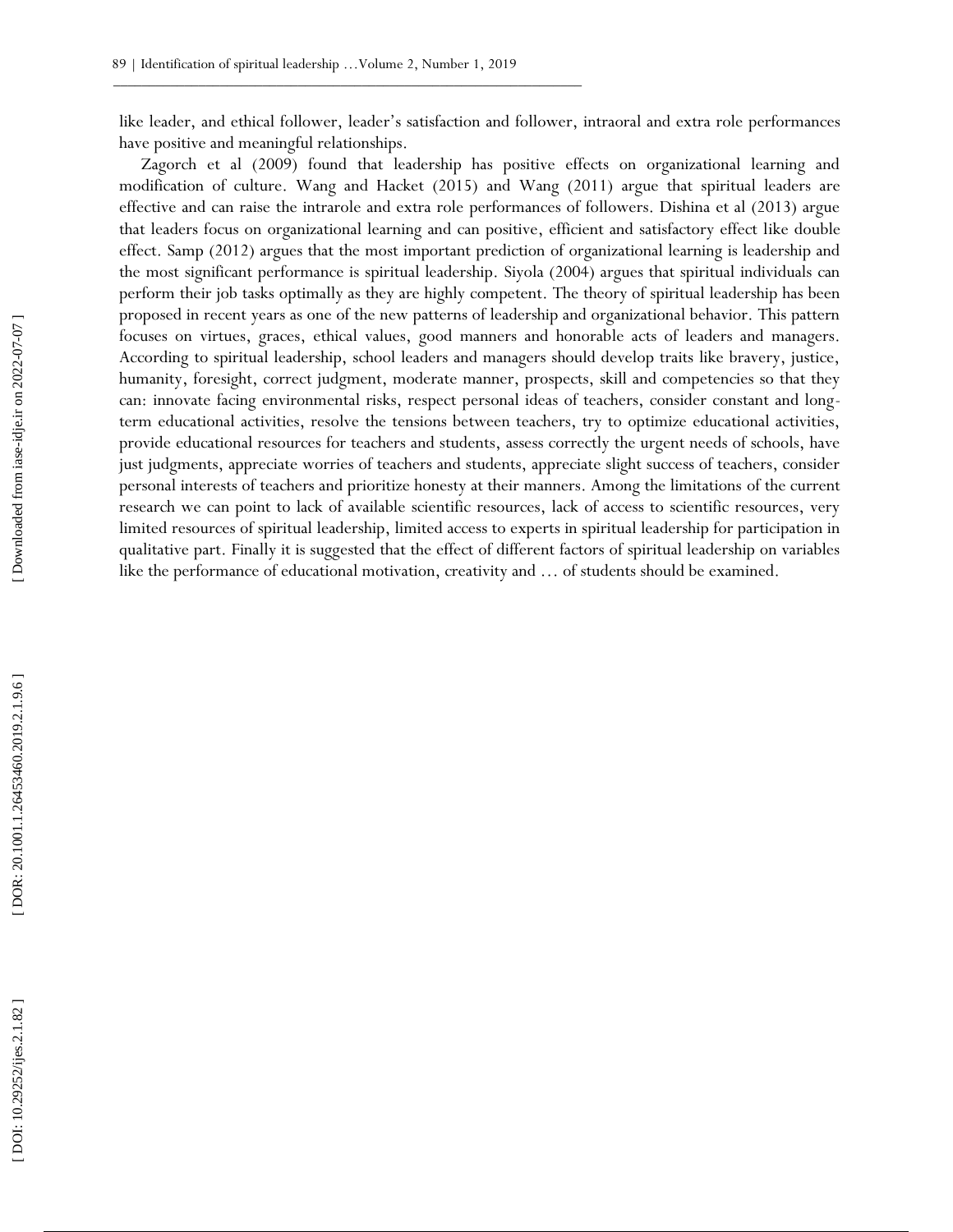## **References**

- AbuBakar A. (2018). Spiritual leadership and employee performance: mediating role of organizational commitment in Indonesian public university. Journal English Applied Science.13(12): 4344 -4352.
- Andersson L, Giacalone R , and Jurkiewicz C. (2007). On the relationship of hope and gratitude to corporate social responsibility. Journal of Business Ethics 70, 401 –409.
- Baumeister R , Exline J. (2000). Self -control, morality and human strength. Journal of Social and Clinical Psychology 19, 29 –42.
- Bello S. (2012). Impact of Ethical Leadership on Employee Job Performance, I*nternational Journal of Business and Social Science*. 3 (11): 228 -236.
- Caldwell C, Hasan Z, Smith S. (2015). Virtuous leadership insights for the 21st century. Journal of Management Development, 34 (9): 1181 -1200.
- Cameron K, Caza A. (2002). Organizational and Leadership Virtues and the Role of Forgiveness. Journal of Leadership & Organizational Studies, 9(1): 48 -33

Ciulla J. (2004). Ethics and Leadership Effectiveness. In J. Antonakis, A. T. Cianciolo, & R. J. Sternberg (Eds.), the Nature of Leadership. Thousand Oaks, California: Sage Publications, Inc.

Covey S. (2012). The 3rd Alternative: Solving Life's Most Difficult Problems, Free Press, New York, NY.

- Cameron K. (2003). Organizational virtuousness and performance, In Positive Organizational Scholarship. KS Cameron, JE Dutton and RE Quinn (eds.), San Francisco: Berrett -Koehler.
- Cameron K. (2011). Responsible leadership as virtuous leadership. Journal of Business Ethics 98, 25 -35, DOI: 10.1007/s10551 011 -1023 - 6
- Cameron K , Caza A. (2004). Contributions to the discipline of positive organizational scholarship. American Behavioral Scientist 47, 731 –739.
- Cameron K, Dutton J, Quinn R. (2003). Positive Organizational Scholarship. San Francisco: Berrett-Koehler.
- Caldwell C, Hasan Z, Smith S. (2015). Virtuous leadership insights for the 21st century. Journal of Management Development, 34 (9): 1181 -1200.
- Cameron K , Bright D, Caza A. (2004). Exploring The Relationships Between organizational virtuousness and performance. American Beharioral scientist 47, 766 -790.
- Cameron K, Mora C, Leutscher T, Calarco M. (2011). Effects of positive practices on organizational effectiveness. The Journal of Applied Behavioral Science 20, 1 –43.
- Cameron K , Winn B. (2012). Virtuousness in organizations. In K. S. Cameron and G. M. Spritzer (Eds.). Oxford handbook of positive organizational scholarship, New York: Oxford University Press.
- Di Schiena R, Letens G, Van Aken E, Farris J. (2013). Relationship between Leadership and Characteristics of Learning Organizations in Deployed Military Units: An Exploratory Study. Administrative Sciences, 3: 143 –165.
- Eskandari A , Qanbari S. (2017). The effect of spiritual leadership of school principals on improving organizational performance of teachers by mediating role of organizational learning, scientific Quarterly of School Management5(2): 112 -121. [in Persian].
- Flynn G. (2008). The Virtuous Manager: A Vision for Leadership in Business. Journal of Business Ethics, 78(3): 359 -372.
- Kafash M, Zameni F. (2018). Studying the status of spiritual leadership, resilience and excellence and prioritize this aspect from the viewpoint of faculty members of Islamic Azad University, Khorasan Razavi, *Iranian journal of educational Sociology* , 1(8), 196 -204. [in Persian].
- Myers D. (2000). The funds, friends, and faith of happy people. American Psychologist, 55:56 –67.
- Manz C, Anand V, Joshi M, Manz K. (2008). Emerging Paradoxes in Executive Leadership: A Theoretical Interpretation of the Tensions between Corruption and Virtuous Values. The Leadership Quarterly, 19(3): 385 -392.
- Margaret J. (2003). Leadership Style and Its Relationship to Individual Differences in Personality, Moral Orientation and Ethical Judgment - A Ph.D. Proposal. Journal of American Academy of Business, Cambridge, 3(1/2): 104 -112.
- Nepean W. (2007). Virtuous Firms Perform Better: An Empirical Investigation of Organizational Virtues and Performance. Business Post Comment.
- Olson K. (2009). How virtuous, generative leaders create extreme employee engagement. Unpublished doctoral dissertation, Benedictine University.
- Pearce C , Csikszentmihalyi M. (2014). Virtuous leadership revisited: the case of Hüsnü.zye.in of FIBA Holding, Journal of Management, Spirituality & Religion, 11(3): 196 -207.
- Peterson C. (2003). Classification of positive traits in youth, Promoting Positive Child, Adolescent, and Family Development, RM Lerner, F Jacobs and DWertlieb (eds.), Vol. 4, 227 –255.
- Smith Gina M , Brashen H. (2015) Spiritual leadership: a guide to a leadership style that embraces multiple perspectives. Journal of instructional research, 7.80 -89